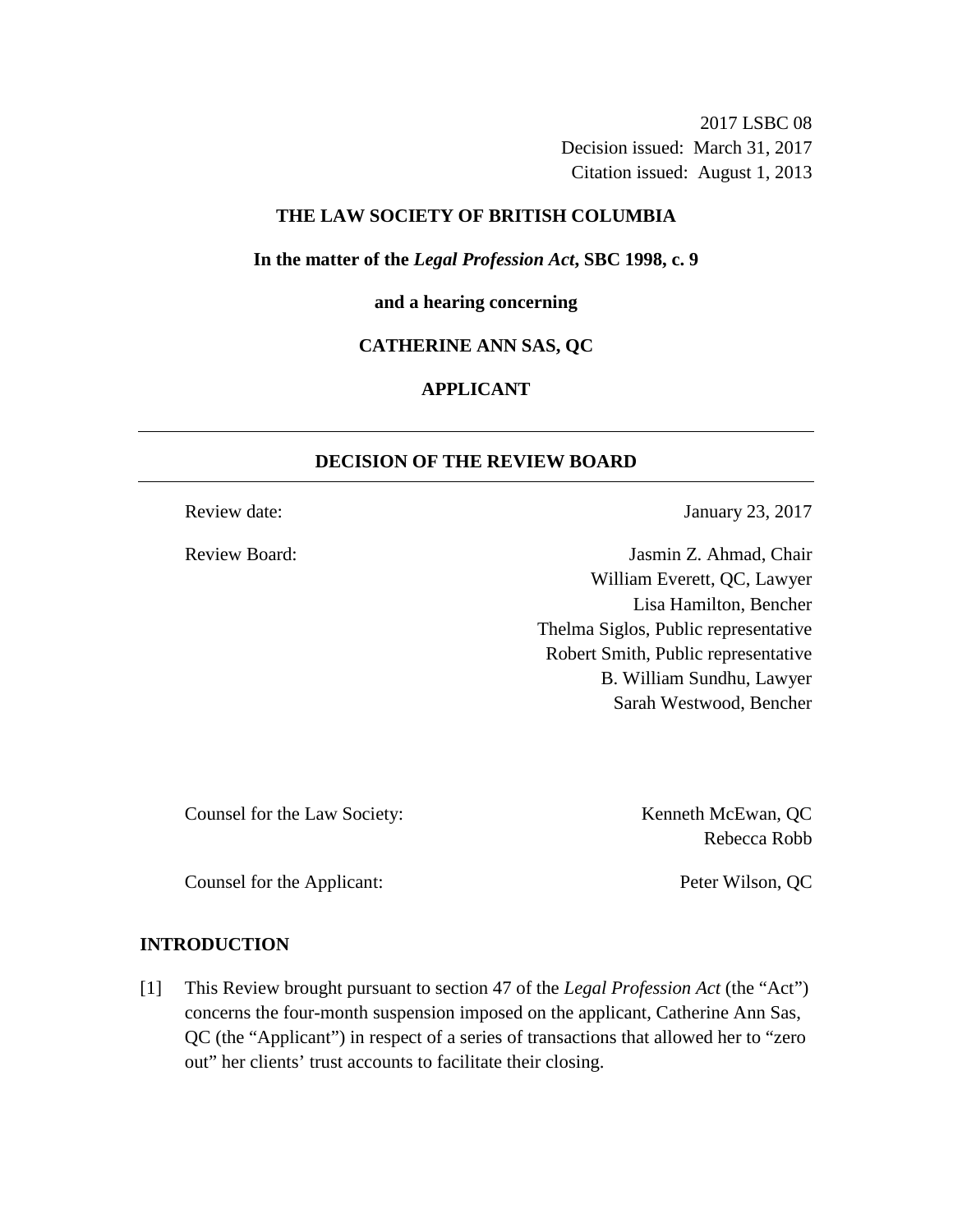[2] The circumstances that required the Applicant to close the trust accounts are not unusual. They were described by the hearing panel in its decision on disciplinary action issued January 25, 2016 (the "Decision") and reported at *Law Society of BC v. Sas*, 2016 LSBC 03, as follows at paragraph 2:

> In March 2010, Ms. Sas ceased practising as a sole practitioner and joined a larger firm of lawyers. In early 2011, she still held monies in trust that had been received from clients while she was practising as a sole practitioner, and there were several outstanding files and unbilled time and disbursements relating to her former sole practitioner practice that needed to be dealt with. At that time, she embarked on a file review project to deal with those outstanding files, including unbilled fees and disbursements and monies held in trust.

- [3] The hearing panel's decision on Facts and Determination, reported at *Law Society of BC v. Sas*, 2015 LSBC 19, sets out in detail the transactions by which the Applicant "zeroed out" the trust accounts.
- [4] Having reviewed those transactions, the hearing panel concluded that the Applicant breached the Act and the Law Society Rules and that her conduct constituted professional misconduct in the following ways:
	- (a) The Applicant improperly billed clients for disbursements that were not incurred;
	- (b) The Applicant knew, or was wilfully blind to the fact, that those clients had been improperly billed for disbursements that were not incurred or, alternatively, was reckless as to whether those billings for disbursements were proper;
	- (c) The Applicant instructed her bookkeeper to add disbursements that had not been incurred to client ledgers;
	- (d) The Applicant made payments to her law corporation from trust funds:
		- (i) for disbursements that she knew, or ought to have known, were not properly incurred by those clients; and
		- (ii) in some instances without immediately delivering bills to clients; and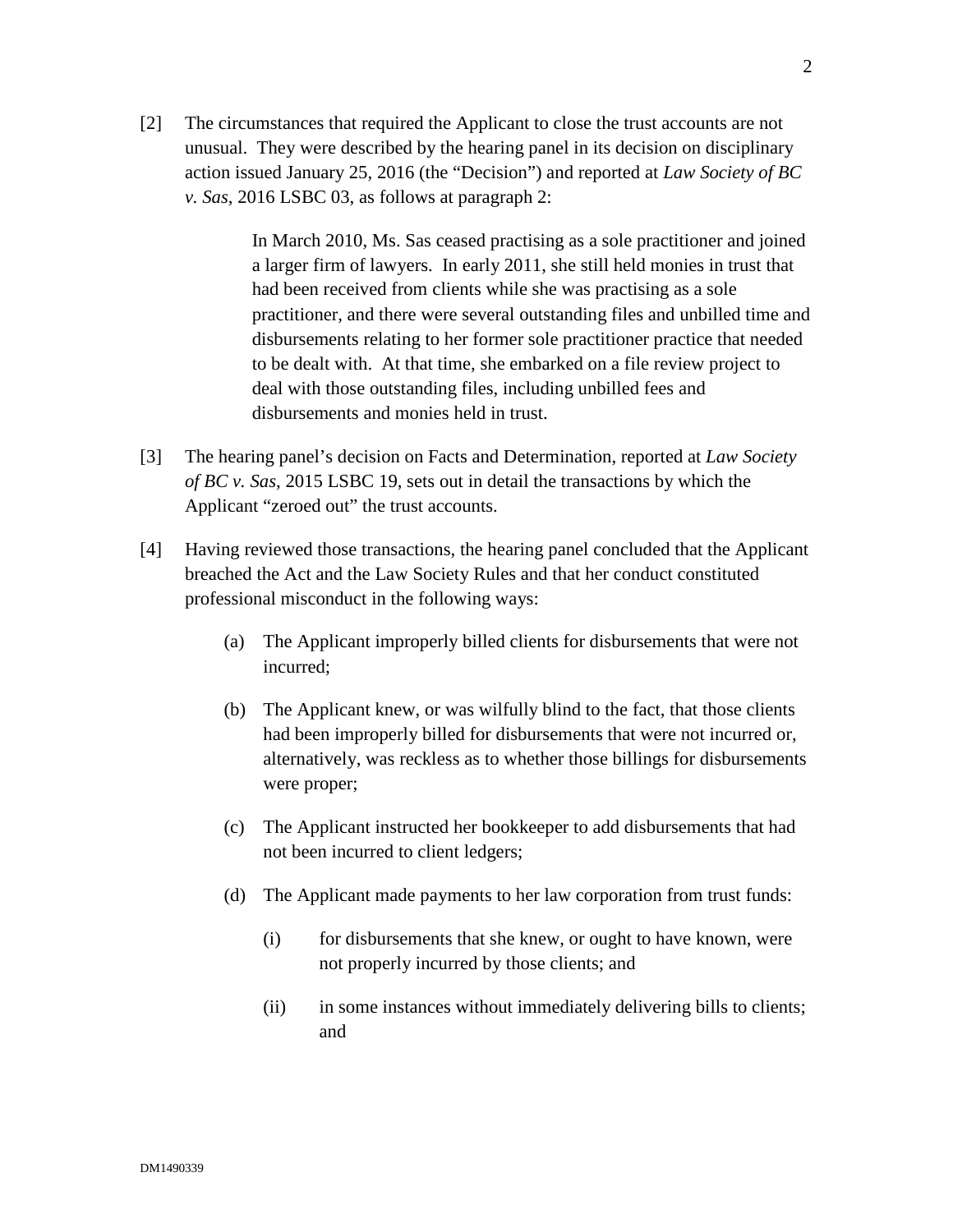- (e) The Applicant's conduct in paying her law corporation from trust funds for disbursements that had not been incurred constituted misappropriation of the trust funds.
- [5] The Applicant appealed those findings to the Court of Appeal of British Columbia. On August 2, 2016, the Court of Appeal dismissed the appeal and upheld the hearing panel's decision.
- [6] On September 24, 2015, the hearing panel heard the parties' submissions on disciplinary action and costs.
- [7] On January 25, 2016, the hearing panel issued the Decision on Disciplinary Action in which it ordered that the Applicant be suspended from the practice of law for four months and that she be required to pay costs of \$32,038.49 to the Law Society.
- [8] The Applicant seeks a review of the suspension.

## **POSITION OF THE PARTIES**

- [9] The Applicant submits that, in ordering the four-month suspension, the hearing panel erred in three ways:
	- (a) First, the Applicant argued that the hearing panel failed to give effect to what her counsel described as the "principle of parity." Specifically, she argued that the hearing panel limited its consideration of "parity" to a determination of whether disbarment or suspension was the appropriate disciplinary action, rather than to the overall length of the suspension;
	- (b) The Applicant's second and related argument was that the hearing panel failed to appropriately balance all of the factors set out in *Law Society of BC v. Ogilvie*, 1999 LSBC 17, in particular by failing to give appropriate weight to the mitigating factors and by overemphasizing the principle of general deterrence; and
	- (c) Finally, the Applicant argued that the hearing panel erred in underestimating the impact that a four-month suspension would have on her practice.
- [10] On those bases, the Applicant argued that an order for a fine and reprimand should be substituted for the four-month suspension. She did not seek a review of the order for costs.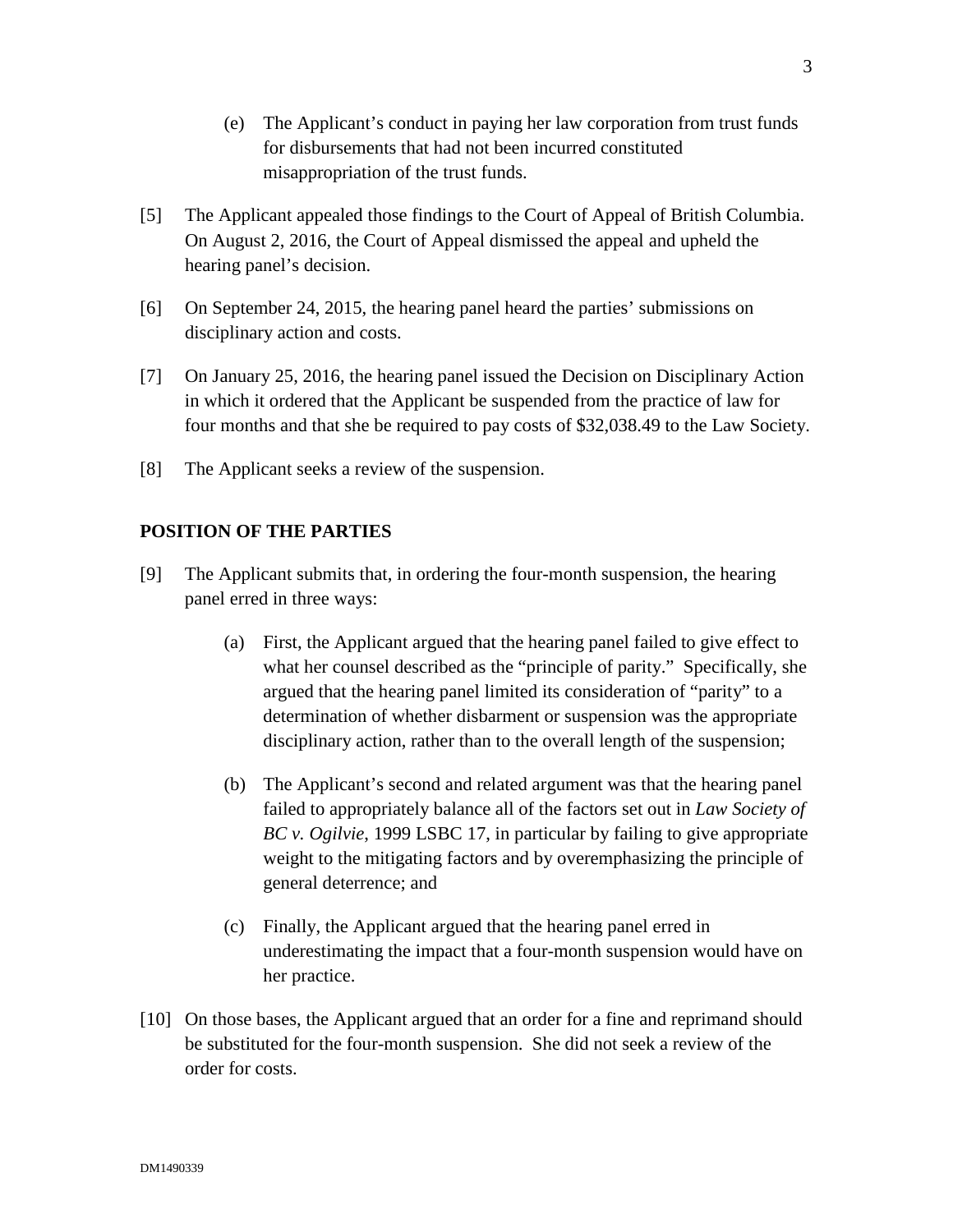- [11] In response, the Law Society argued that the hearing panel correctly applied the legal principles that govern disciplinary action and that the order for a four-month suspension is appropriate.
- [12] The Law Society seeks an order that the hearing panel's decision on disciplinary action be confirmed.

## **ISSUES**

- [13] The issues to be determined on this Review are:
	- (a) Did the hearing panel err in law by failing to apply the correct legal test to determine the appropriate disciplinary action to impose? In particular:
		- (i) Did the hearing panel err by imposing a penalty that was disproportionate having regard to penalties imposed in similar cases?;
		- (ii) Did the hearing panel err by placing undue weight on the principle of general deterrence?; and
		- (iii) Did the hearing panel err by underestimating the impact of a four-month suspension on the Applicant's ability to practise?; and
	- (b) If the hearing panel did err in failing to apply the appropriate legal test, what is an appropriate disciplinary action?

## **PRELIMINARY APPLICATION**

## **The nature of the preliminary application**

- [14] At the commencement of this Review hearing, the Applicant applied to present fresh evidence in the form of:
	- (a) various Law Society summaries of conduct reviews (the "Conduct Review Digest"); and
	- (b) a letter dated January 13, 2017 authored by the Applicant (the "Applicant's Letter") in which the Applicant provides information on "the impact that the considerable negative publicity in the media and on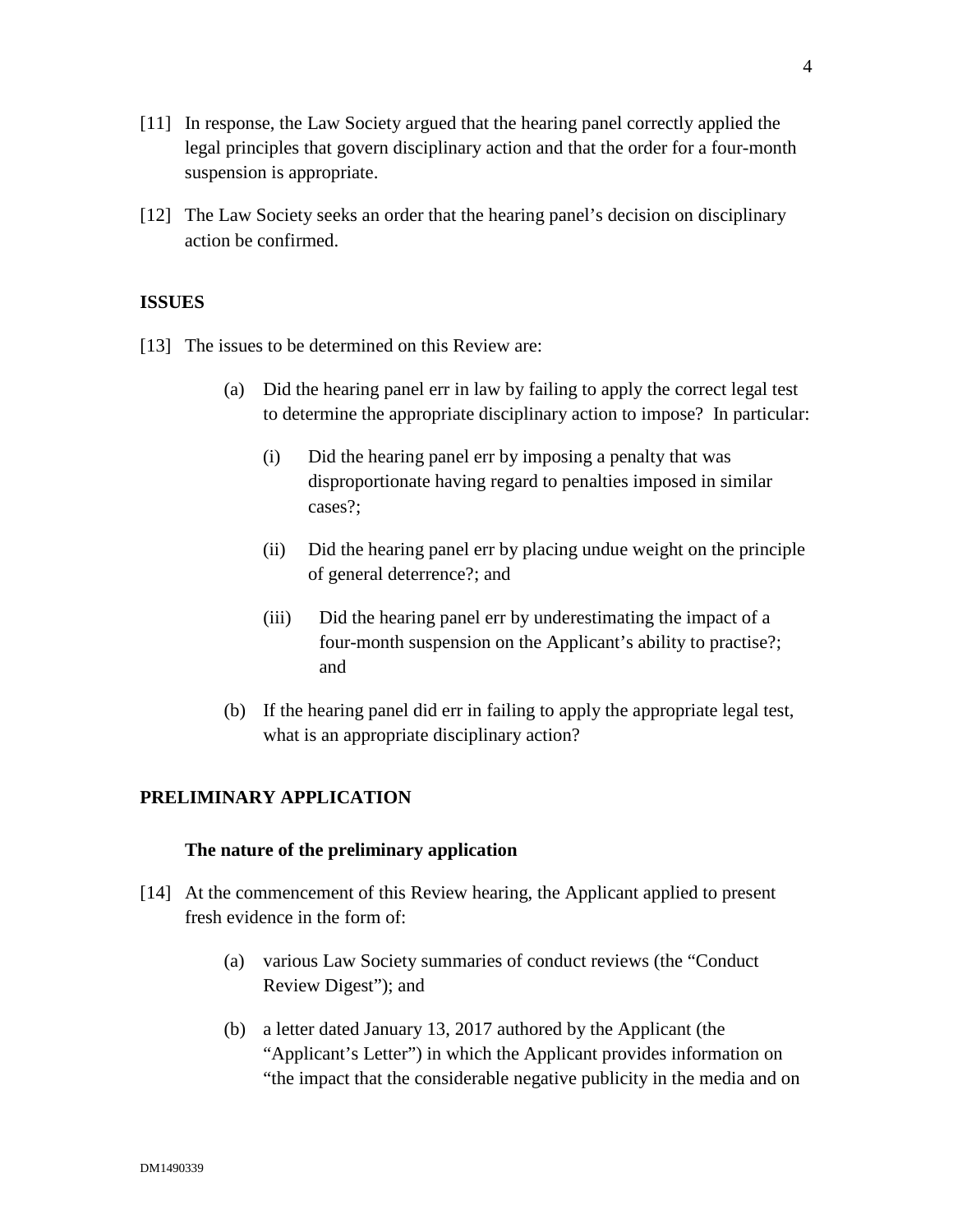the Internet regarding [her] Law Society matter has had on [her] practice."

- [15] The Law Society consented to the introduction of the Conduct Review Digest, not as evidence but, rather, as potentially relevant authority in the same manner as previous hearing decisions or case authority. We will address whether the Conduct Review Digest is relevant to these proceedings further below.
- [16] The Law Society opposes the application to introduce the Applicant's Letter as evidence. It argued that the Applicant's Letter does not meet the criteria for introducing fresh evidence set out in the authorities and as adopted by previous review panels.
- [17] The parties argued the application to introduce the fresh evidence during the course of their submissions on the substantive review. We reserved judgment on that application.

#### **The law regarding fresh evidence**

- [18] Each of section 47(4) of the Act and Rule 5-17(2) allows a review board to hear evidence that is not part of the record in "special circumstances."
- [19] In *Palmer v. The Queen*, [1980] 1 SCR 759, the Supreme Court of Canada set out the criteria for the admission of fresh evidence as follows:
	- (a) The evidence should generally not be admitted if, by due diligence, it could have been adduced at trial;
	- (b) The evidence must be relevant in the sense that it bears upon a decisive or potentially decisive issue in the trial;
	- (c) The evidence must be credible in the sense that it is reasonably capable of belief, and
	- (d) It must be such that, if believed, it could reasonably, when taken with the other evidence adduced at trial, be expected to have affected the result.
- [20] The *Palmer* criteria have been adopted by review panels in *Law Society of BC v. Kierans*, 2001 LSBC 6 and in *Law Society of BC v. Vlug*, 2015 LSBC 59.
- [21] As noted at paragraph 25 of *Kierans,* if the proffered evidence does not meet any one of the of *Palmer* criteria, it cannot not be admitted.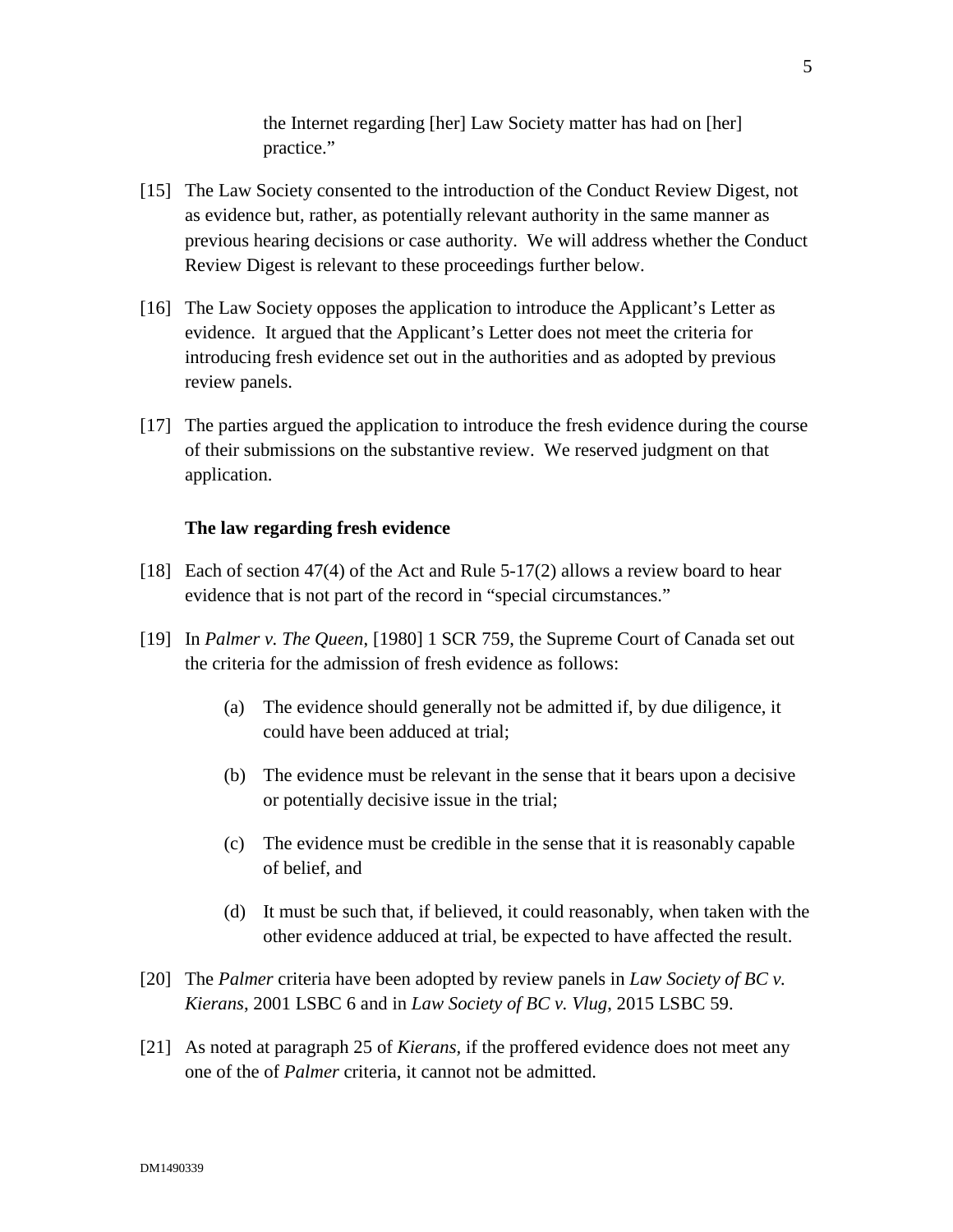#### **The Applicant's letter**

- [22] The Applicant's Letter sets out "the impact that the considerable negative publicity in the media and on the Internet regarding [her] Law Society matter has had on [her] practice."
- [23] As set out in the Applicant's Letter, "it was [the Applicant's] perception that publicity related to the finding on [f]acts and [d]etermination had not produced a significant impact but that changed after the [p]anel's decision on disciplinary action."
- [24] The Applicant described the impact of the Decision generally as follows:
	- (a) it has caused both clients and prospective clients to terminate their relationship with her;
	- (b) she was expelled from her partnership position at the firm at which she worked "almost immediately" after the release of the panel decision on facts and determination;
	- (c) the traffic to her website declined and her Google search rankings fell by 25 per cent; and
	- (d) it resulted in the decision of the Executive Committee of the Canadian Bar Association (CBA) to decline her appointment to a national committee and has effectively curtailed her involvement with the CBA, with which she had an "extensive and longstanding involvement" for which she "had served devotedly for 25 years."
- [25] She described the impact of a four-month suspension generally as follows:
	- (a) it would have a "seriously negative impact" on her clients with pending immigration applications; and
	- (b) it would result in having to terminate the employment of several of her staff.
- [26] The Applicant argued that the Applicant's Letter meets the four *Palmer* criteria to allow this Review Board to admit it as fresh evidence.
- [27] For the reasons set out below, we disagree.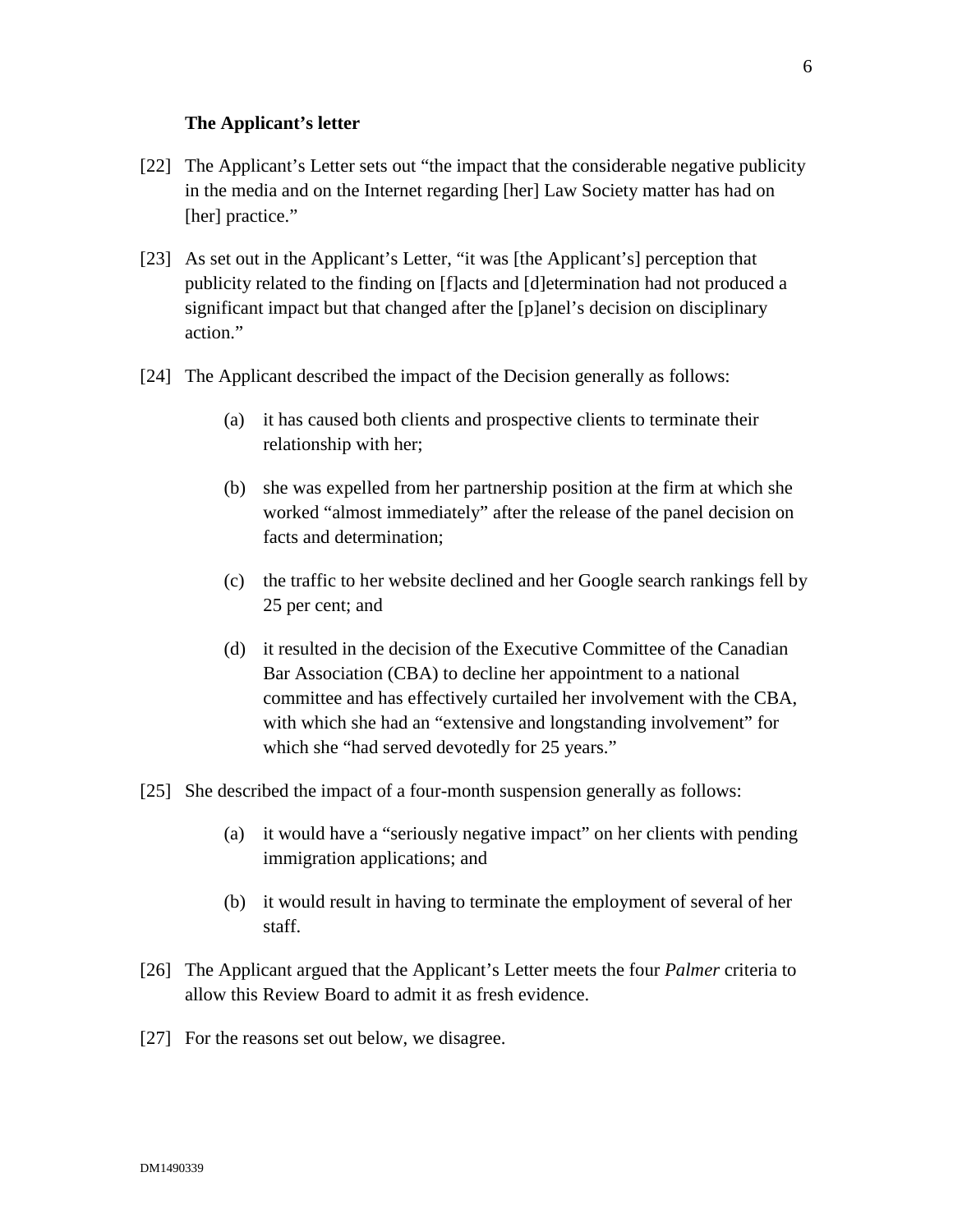- [28] On its face, certain portions of the Applicant's Letter describe events that had occurred and could have been adduced at the disciplinary hearing. In particular:
	- (a) the fact that the Applicant was expelled from her partnership position was known to her "almost immediately" after the hearing panel's decision on Facts and Determination on April 20, 2015 (in fact, that evidence was before the panel); and
	- (b) although the Applicant does not provide the date on which the CBA's Executive Committee declined to appoint her to serve on a national committee, she has had no significant involvement with the CBA for the "past two years."
- [29] Furthermore, even if it had not yet occurred, the potentially negative impacts of a suspension were reasonably foreseeable. Specifically:
	- (a) the fact that immigration clients contact counsel primarily through the internet was known to the Applicant at the disciplinary hearing. She could have introduced evidence of the importance of that form of communication and the potential impact that a suspension would have on a potential client's Google search;
	- (b) without doubt, the Applicant would have known the seriousness of the impact that a suspension would have on her clients in general and on her clients with pending immigration applications in particular (in fact, evidence of the impact a suspension would have on an immigration practice was before the panel); and
	- (c) the Applicant would have known, or ought to have reasonably known, that a suspension would likely result in having to terminate the employment of staff.
- [30] None of the evidence that could have been, or was, adduced at the disciplinary hearing meet this *Palmer* criterion to allow it to be considered on this Review.

*Is the evidence credible in the sense that it is reasonably capable of belief?* 

[31] For the purpose of this application to introduce fresh evidence, we do not question the credibility of the information for which the Applicant has direct knowledge.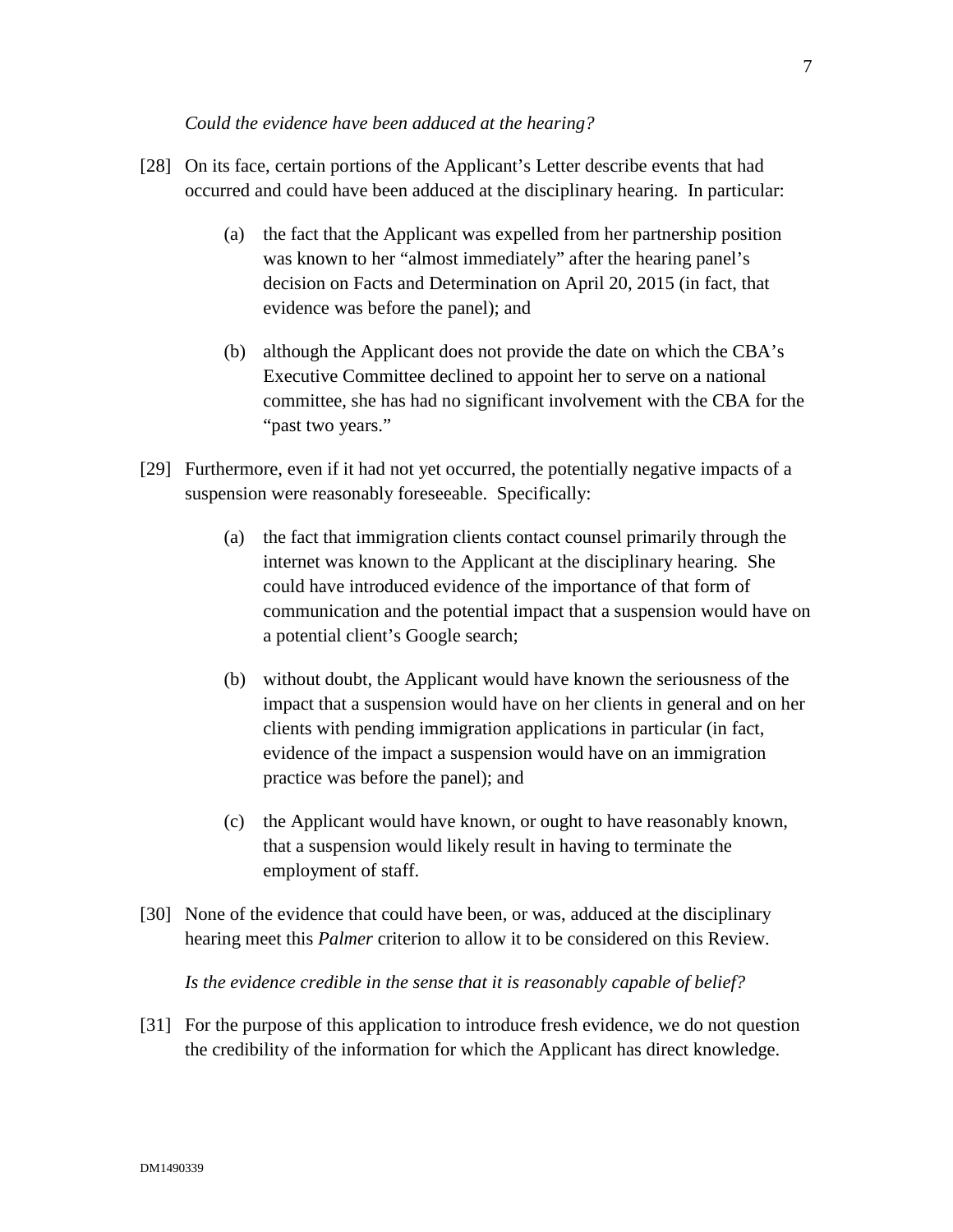- [32] However, the information contained in the Applicant's Letter with respect to the impact of the decision on the traffic to her website and the corresponding effect on her "search ranking" is not wholly based on information within her knowledge. That information is unsatisfactory in three ways:
	- (a) the information is premised on the hearsay evidence of the Applicant's unidentified "tech partners" that the 25 per cent decline in search ranking was due to the reduction in visits to her website by repeat visitors;
	- (b) that hearsay evidence, in turn, is based on the speculation that "When searching my name on engines such as Google, these viewers *were likely* directed first and foremost to negative media coverage of my suspension…" [added emphasis]; and
	- (c) there is no direct evidence to support the conclusion that the reduction in website traffic was caused, in whole or in part, by the Decision.
- [33] Similarly, there is no direct evidence to support the conclusion that the CBA Executive Committee's decision not to appoint the Applicant to its national committee was based, in whole or in part, on the Decision.
- [34] In our view, the unsubstantiated and largely speculative nature of this information is such that it does not satisfy the *Palmer* criterion of credibility.

#### *Could the evidence be expected to have affected the result?*

- [35] The final portion of the Applicant's Letter not referred to above is the Applicant's evidence that "in numerous situations clients advised [her] that they had decided to hire other counsel because of [her] pending suspension." In our view, the result of the disciplinary hearing would not have changed had that evidence been before the hearing panel.
- [36] The hearing panel considered the Applicant's submission that a suspension of longer than one month would have a "significant impact" on her professionally and could even destroy her practice. At paragraph 82 of the Decision, the panel agreed that a suspension in the range of three to six months would have an "extremely serious impact" on the Applicant and "could conceivably result in her being unable to return to practice …"
- [37] The panel nonetheless imposed a suspension of four months. It is highly unlikely that evidence confirming that the Applicant had, in fact, lost some clients would have affected its decision. In fact, it anticipated that would happen.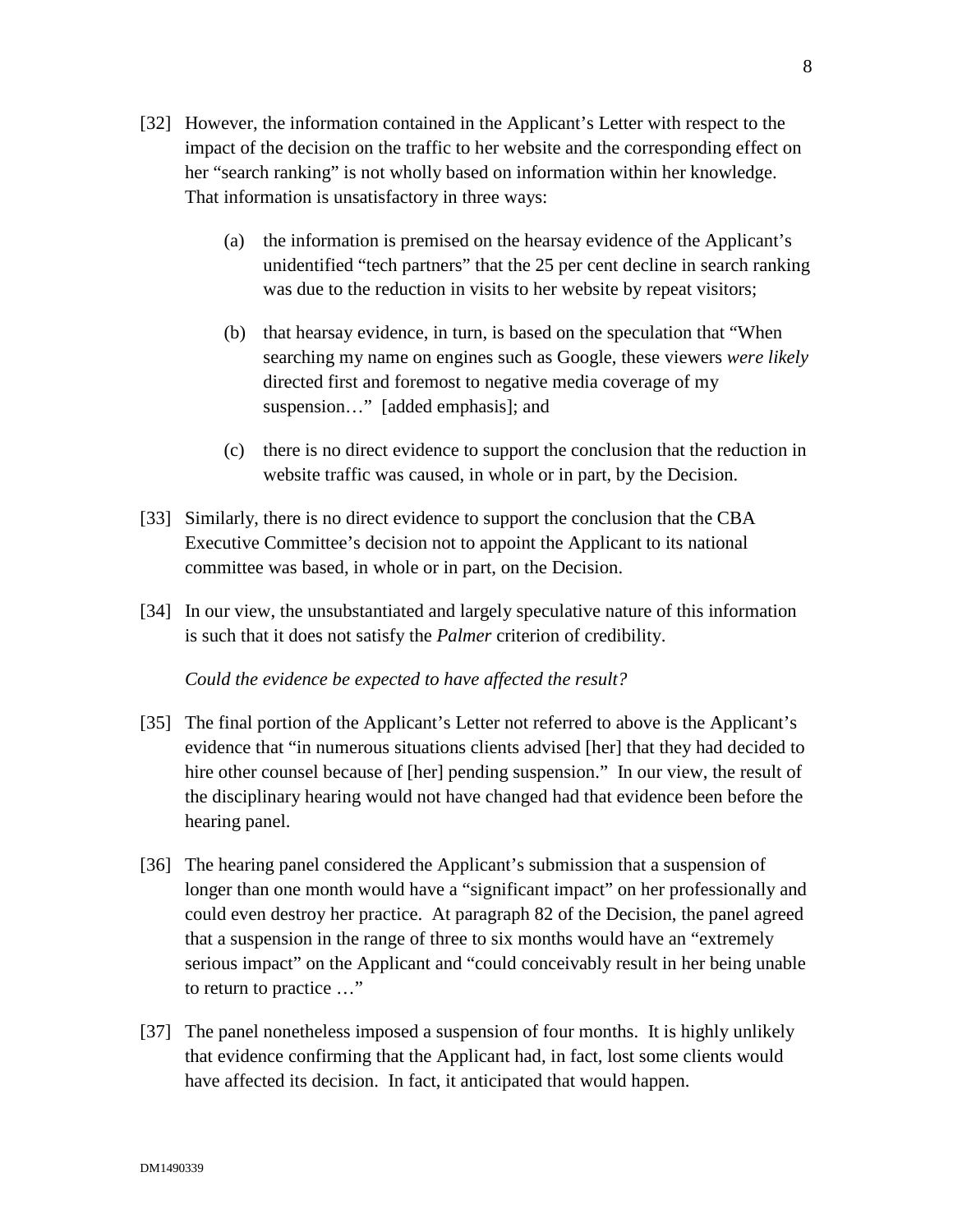[38] In any event, the argument that adverse media publicity should be taken into account as a mitigating factor has been rejected by the panel in *Law Society of BC v. O'Neill*, 2013 LSBC 23, where the panel found at paragraph 20(j) as follows:

> The Respondent and his counsel both said that the Respondent will suffer from the adverse publicity this will bring to the Respondent. His counsel submitted that, as we live in a "Google World", anyone who googles the Respondent will learn of these proceedings and he will carry that stigma with him forever.

We do recognize that possibility exists and that the Respondent may suffer somewhat from it in the future. However, we do not believe that is a significant factor for consideration. When lawyers have misconducted themselves, the adverse publicity that comes with that must be accepted by the lawyer. That is true for all lawyers and is not unique to this case. It should not, in our view, be a factor which should be considered to reduce the penalty that the Panel believes is otherwise appropriate.

All lawyers will face this potential embarrassment if they are disciplined for misconduct, and we believe that to reduce an otherwise appropriate penalty because of potential public knowledge of it would be wrong in principle. It could mean that all penalties should be reduced because of the adverse publicity about the lawyer. We do not believe that is a correct principle to follow.

[39] On the basis of that authority, it is unlikely that anything contained in the Applicant's Letter would have had any effect on the result. That *Palmer* criterion is not satisfied.

*Is the evidence relevant in the sense that it bears upon a decisive or potentially decisive issue?*

- [40] Even if relevant to the issue of determining the impact of the proposed penalty (*Ogilvie* factor (j)), for the above reasons, this Review Board has concluded that the Applicant's Letter does not meet the balance of the *Palmer* criteria and, as such, is inadmissible.
- [41] The Applicant's application to admit the Applicant's Letter as fresh evidence on this Review is dismissed.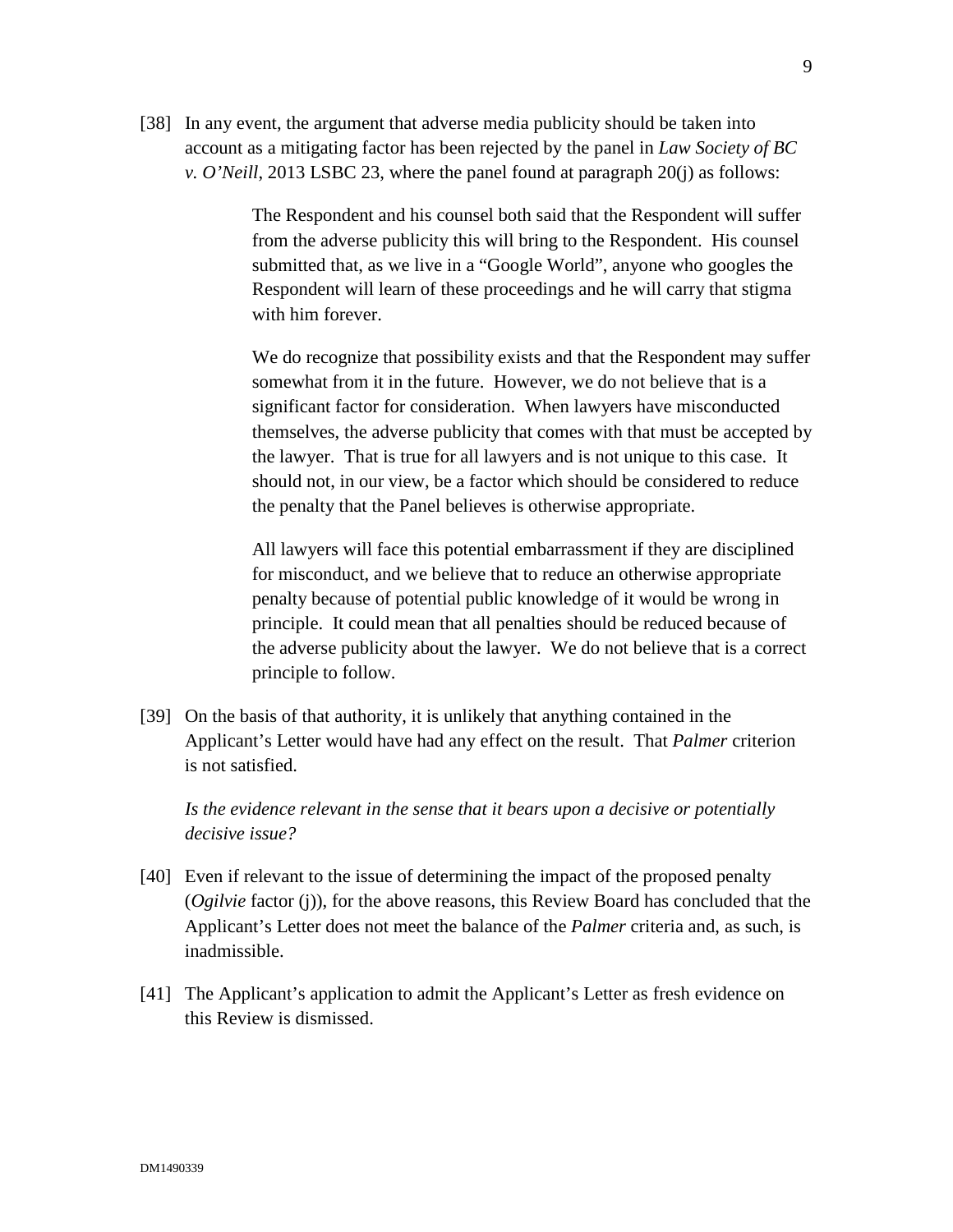### **REVIEW OF DISCIPLINARY ACTION**

### **STANDARD OF REVIEW**

- [42] The standard of review for determining whether a panel has applied proper legal principles is correctness: *Kay v. Law Society of British Columbia*, 2015 BCCA 303 at paragraph 41.
- [43] The standard of review for disciplinary action is less straight-forward. Acknowledging that "[t]here arguably has been some debate as to the precise parameters of the standard of review…", the review board in *Law Society of BC v. Nguyen*, 2016 LSBC 21, noted that the standard of review in ascertaining whether a panel had imposed an inappropriate disciplinary action "has been variously described as correctness, correctness informed by reasonableness or correctness as reasonableness." It described the concept for that standard at paragraph 32 as follows:

... The basic concept is said to be that most cases will give rise to a reasonable range of outcomes. Subject to the panel correctly applying the legal principles, if the disciplinary action imposed by the hearing panel is within the reasonable range, it should not be disturbed on review, even if the review board might prefer a different spot on the range. ...

[44] With those standards in mind, in accordance with section 47(5) of the Act*,* a review panel may confirm the decision of the panel or substitute a decision the panel could have made under the Act*.*

#### **DISCUSSION AND ANALYSIS**

## **Did the panel err by imposing a penalty that was disproportionate having regard to penalties imposed in similar cases?**

- [45] The Applicant argued that, by imposing a four-month suspension, the panel did not give effect to the "principle of parity," which, in the words of the Applicant, "holds that like transgressors should be treated alike."
- [46] She submitted that the panel's assessment of parity was limited to an assessment of whether disbarment or suspension was the appropriate remedy. By the Applicant's argument, the panel failed to engage in any parity analysis with respect to the appropriate length of the suspension by: (a) adequately analyzing previous panel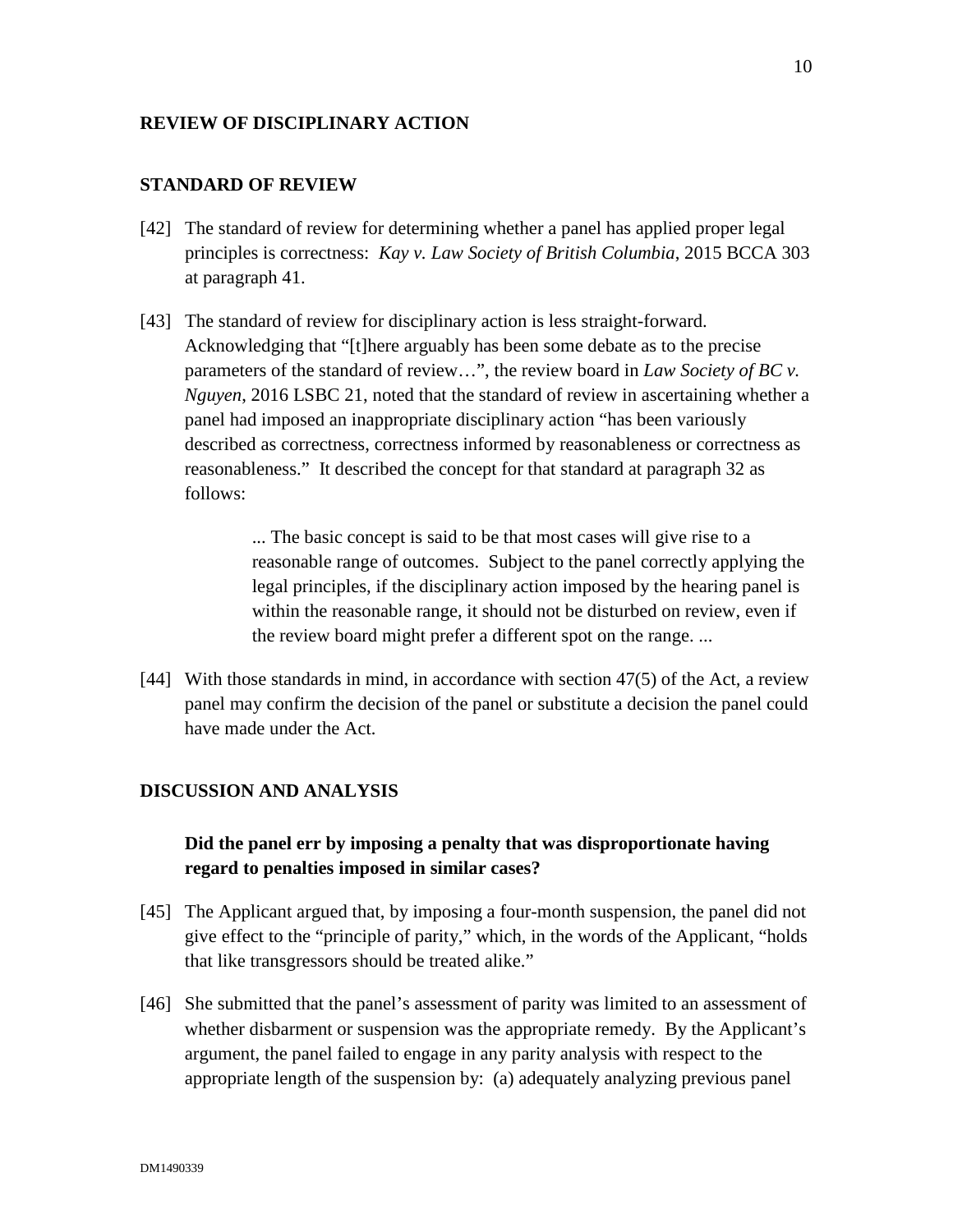decisions; or (b) giving appropriate regard to conduct reviews in assessing the range of penalties that are available in similar circumstances.

[47] For the reasons set out below, we reject that submission.

# **Was the panel's analysis limited to an assessment of whether disbarment or suspension would be the appropriate remedy?**

- [48] Referring to paragraphs 89 and 90 of the Decision, the Applicant argued that the panel erred in limiting its consideration of the "principle of parity" to a determination of whether disbarment or suspension was the appropriate discipline, rather than to the overall length of the suspension.
- [49] Those paragraphs read:

Counsel for the Law Society submits that the professional misconduct committed by Ms. Sas is singular in many ways and is not similar to any of the authorities cited by counsel. Counsel for Ms. Sas agrees for the most part, but submits the most similar case is that of *Pham,* [*infra*].

Relying on the authorities described in this decision, both counsel submitted that the appropriate disciplinary action is a suspension and not disbarment, although counsel do not agree on how long the suspension should be. Counsel for Ms. Sas submits one month is appropriate, and counsel for the Law Society submits the period of time should be from three to six months. *We agree that a review of previous decisions with respect to disciplinary action indicate that disbarment in this case is not warranted and that an appropriate disciplinary action would be a suspension for a period of time.*

[emphasis added]

- [50] One can readily infer from the emphasized portion of paragraph 90 that the panel's review of the previous decisions included consideration of whether disbarment (as opposed to a suspension) would be the appropriate disciplinary action. We do not agree that the panel's analysis of "parity" was limited to paragraphs 89 and 90 or that paragraph 90 is indicative of the panel's failure to consider the previous decisions with a view to determining the appropriate period of time for any suspension to be ordered.
- [51] Neither argument is borne out by the Decision when read as a whole.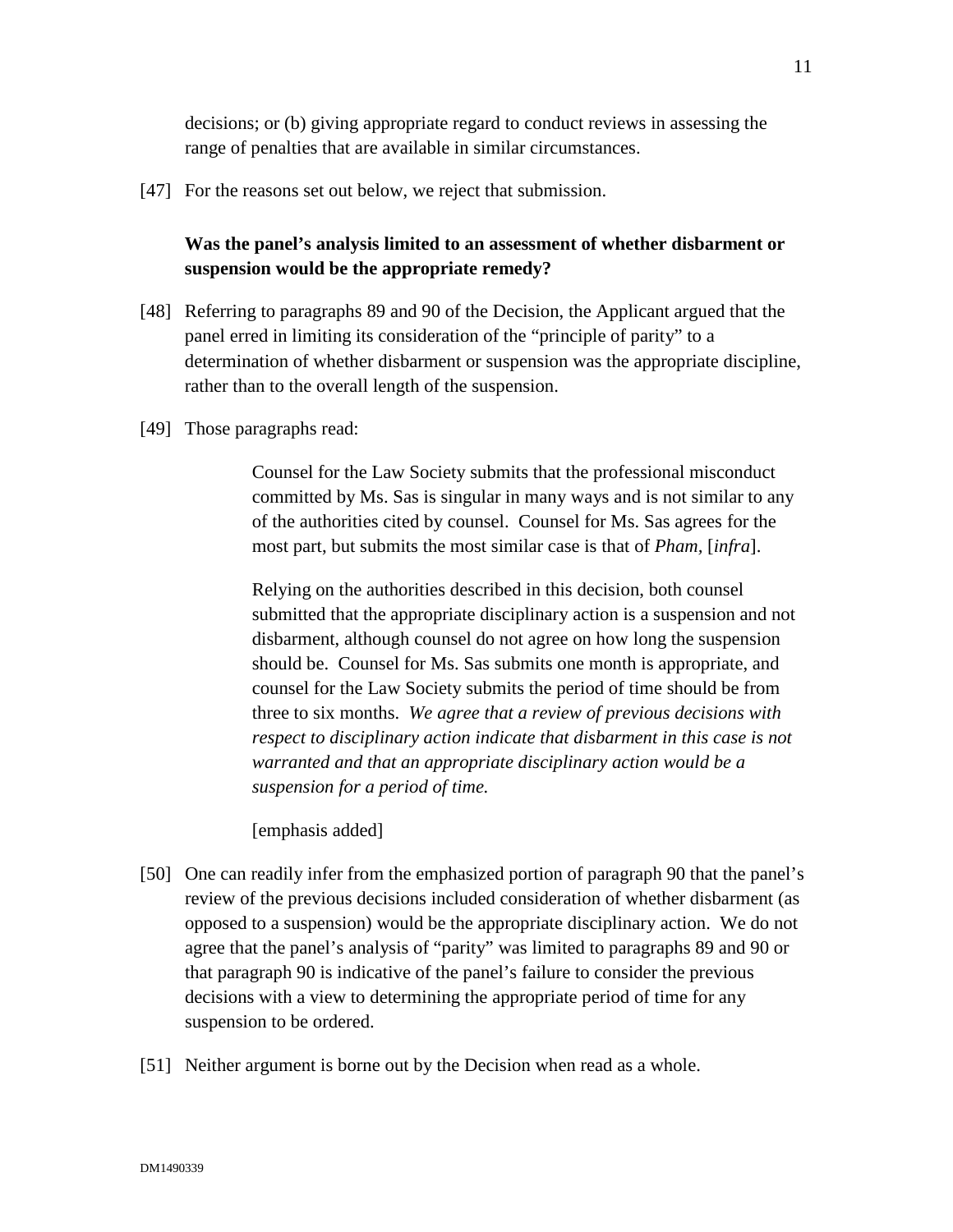- [52] In the Decision, the panel methodically considered previous panel decisions that had been provided to it in a common book of authorities. Some of those decisions focused on the issue of whether disbarment or suspension was the appropriate penalty. However, not all of the decisions were so limited in their analysis.
- [53] Of the decisions the panel reviewed, four resulted in disciplinary action other than disbarment, those being *Law Society of BC v. Schauble*, 2009 LSBC 32, *Law Society of BC v. Pham*, 2015 LSBC 14, *Law Society of BC v. Faminoff*, 2015 LSBC 20, and *Law Society of BC v. Lail*, 2012 LSBC 32.
- [54] In its review of those decisions, the panel did more than simply recite their outcomes. Rather, the panel highlighted certain aspects of the facts and reasons in those decisions that led to the outcomes.
- [55] It is significant that, for the most part, other than the specific conduct giving rise to the citations, the portions of the decisions that the panel chose to highlight from *Schauble*, *Pham*, *Faminoff* and *Lail* are facts that differentiate those decisions from the Applicant's case.
- [56] For example, in summarizing the outcome in *Schauble,* the panel highlighted the fact that the victim of the misappropriation of funds in that case was the lawyer's firm, noting that "[a]fter concluding that misappropriation from one's firm was slightly less serious than misappropriation of a client's funds, the panel suspended the lawyer for three months and awarded costs in the amount of \$32,000."
- [57] By contrast, the Applicant was found to have misappropriated funds from clients, which, following from the decision in *Schauble*, is a more serious concern.
- [58] In reviewing *Pham*, the panel noted that the "the lawyer made a conditional admission of professional misconduct and consented to disciplinary action consisting of a suspension of two months and costs in the amount of \$1,800." Both the Discipline Committee and the panel in *Pham* accepted that admission.
- [59] The panel noted that the lawyer in *Lail* also made a conditional admission that his conduct amounted to professional misconduct and that that he consented to the disciplinary action of a fine (\$3,500) and costs (\$2,000) that was imposed. Again, both the Discipline Committee and the panel accepted that admission.
- [60] By way of contrast, the Applicant made no admissions with respect to either her misconduct, nor did she consent to an appropriate disciplinary action.
- [61] Rather, she has never acknowledged that she committed professional misconduct. As noted at paragraph 70 of the Decision, despite acknowledging that she is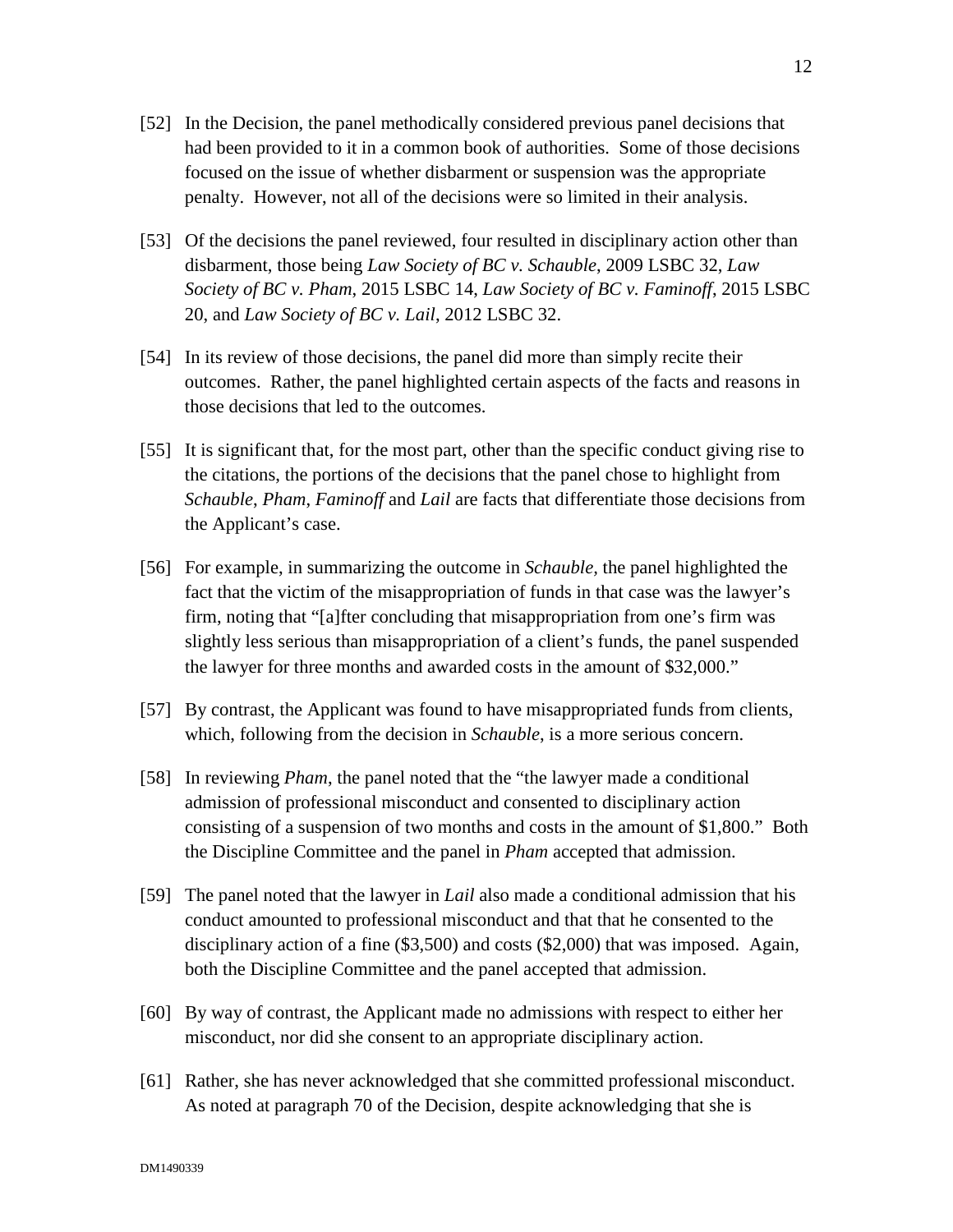ultimately responsible for how the trust monies were dealt with, she denied having any personal knowledge of the misconduct and placed most of the blame for the misconduct on her staff. The panel expressly noted:

> … She has never acknowledged to this Panel, either in her evidence or through submissions made on her behalf, that she took monies when she knew or ought to have known she was not entitled to do so, or that she knew when she paid bills with monies held in trust for clients that bills had not been sent to those clients.

[62] Other than the fact of Mr. Pham's conditional admission, the hearing panel also referred to the portions of his decision in which the panel found, among other things, that:

> [The Respondent's] conduct, however, is somewhat mitigated by the Respondent's co-operation with the Law Society, both in respect of the compliance audit that gave rise to the citation as well as the admission and proposed disciplinary action in this proceeding. In our view, together, that co-operation and admission indicate that the Respondent has learned from these proceedings and is not likely to repeat the conduct in the future.

[63] Like the panel in *Pham*, the hearing panel in this case also thought it was "highly unlikely" that the Applicant would repeat her misconduct. In contrast to Mr. Pham, however, the Applicant did not fully co-operate with the Law Society's compliance audit. In that regard, the panel noted at paragraph 11 of the Decision:

> The billings to clients for disbursements that had not actually been incurred and the failure to immediately deliver bills to clients when funds were withdrawn from trust to pay those bills were drawn to the attention of Ms. Sas by way of a letter sent to her by the Law Society on April 16, 2012, following a compliance audit that was conducted on March 1 and 2, 2012. Despite receiving the letter from the Law Society, Ms. Sas failed to take steps to rectify the problems identified until November, 2012.

- [64] As noted above, although the transactions leading to the citation in the Applicant's case may have been similar to those described in *Pham* and *Lail*, the manner in which Mr. Pham and Mr. Lail on the one hand, and the Applicant, on the other, responded to the compliance audit and in the disciplinary proceedings was not.
- [65] Finally, in reviewing the decision in *Faminoff*, the panel noted that, despite the finding of professional misconduct in circumstances similar to the Applicant's, the lawyer did not misappropriate any monies. In describing the penalty imposed in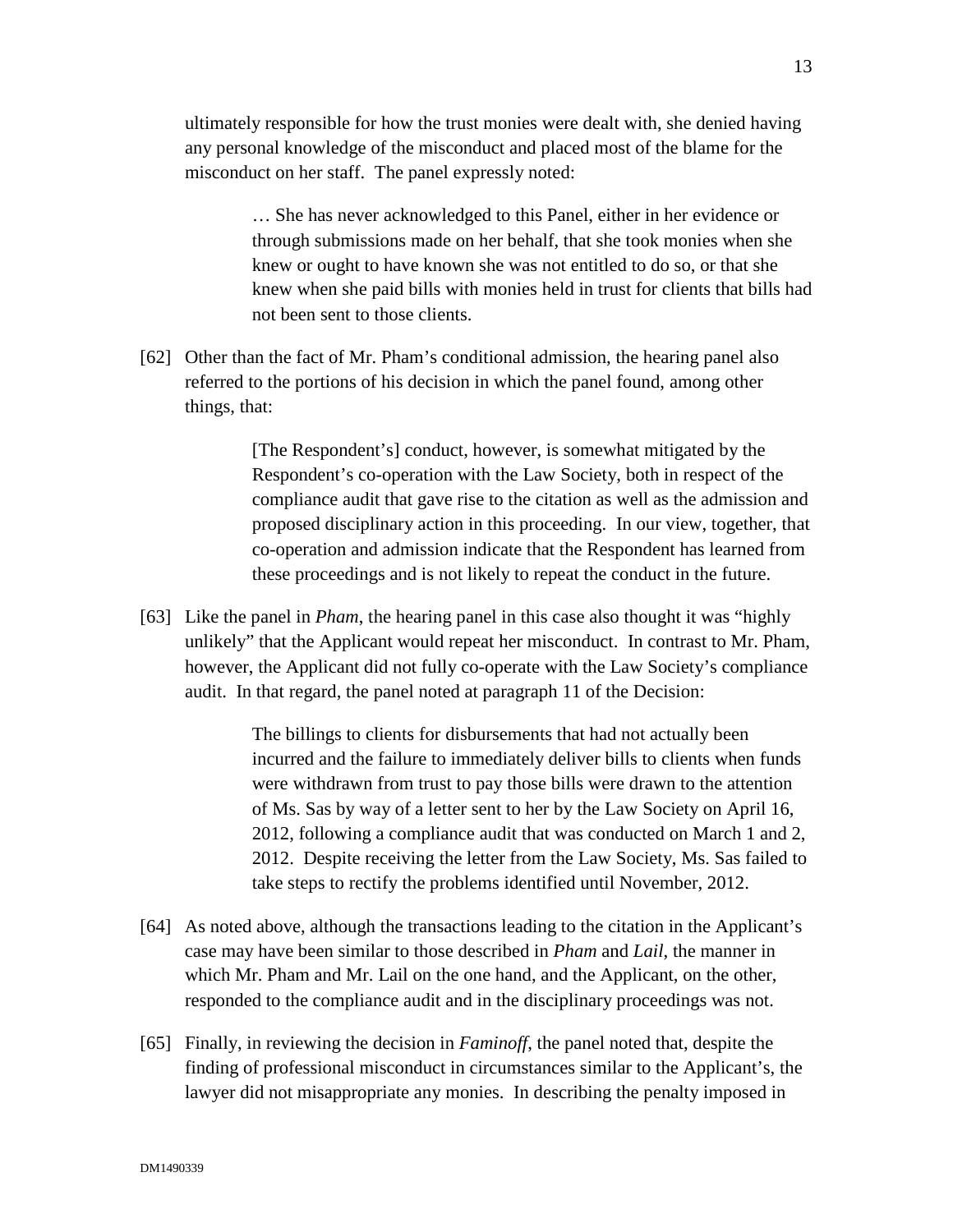*Faminoff*, the panel stated, "Although there was no misappropriation, the disciplinary action consisted of a suspension of two months and costs of \$8,430."

- [66] In contrast to the decisions in *Faminoff* and *Lail,* in which there was no finding of misappropriation of funds, the Applicant was expressly found to have misappropriated funds.
- [67] In our view, the hearing panel's reference to the facts that differentiate *Schauble, Faminoff, Pham* and *Lail* from the Applicant's case indicates that it reasonably considered the relevance of those decisions in determining the appropriate disciplinary action to impose in this case.
- [68] Furthermore, we do not accept the proposition that the decisions in which disbarment was ordered are irrelevant to a consideration of the length of suspension.
- [69] While the primary focus of those decisions is whether disbarment should be ordered, in our view, they highlight the seriousness with which the misappropriation of clients' trust funds has been treated by previous panels. That seriousness, in turn, must inform the length of any suspension that is imposed.
- [70] The hearing panel's comprehensive review of all of the decisions before it does not support the Applicant's assertion that its analysis of parity was limited to paragraphs 89 and 90 of the Decision or that the panel failed to consider the previous decisions with a view to determine the appropriate length for any suspension to be ordered.
- [71] Indeed, while it may have been preferable for the panel to have expressly "connected the dots" as to how its analysis of the previous panel decisions (and those in *Schauble*, *Faminoff*, *Pham* and *Lail*, in particular) informed its conclusion that a four-month suspension was appropriate in this case, given its comprehensive review of these decisions, we do not take the panel's failure to do so as being indicative of any failure to appropriately analyze and consider those decisions.
- [72] We do not accept the Applicant's argument that the panel failed to consider the length of suspensions imposed in previous hearing decisions in concluding that a four-month suspension was the appropriate disciplinary action.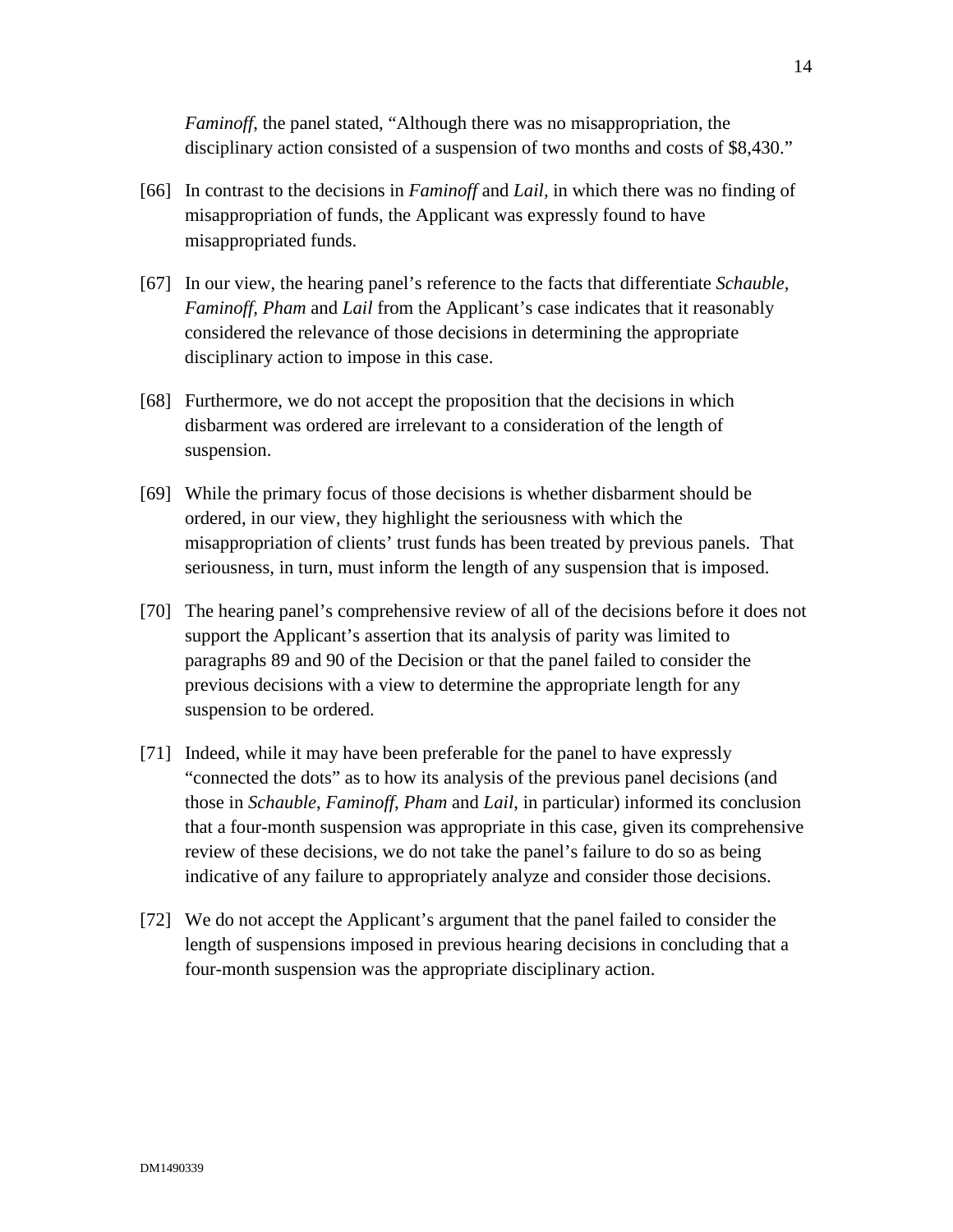## **Did the panel give appropriate regard to the conduct review process?**

- [73] We also do not accept the argument that the panel failed to give appropriate regard to conduct reviews in assessing the range of penalties that are available in similar circumstances.
- [74] In accordance with Rule 4-4(1), after its consideration of a complaint, the Discipline Committee must take one of five actions, being:
	- (a) decide that no further action be taken (*Rule 4-4(1)(a))*;
	- (b) authorize the chair of the Discipline Committee to send a letter to the lawyer concerning the lawyer's conduct (*Rule 4-4(1)(b))*;
	- (c) require the lawyer to attend a meeting with one or more Benchers or lawyers to discuss the lawyer's conduct (*Rule 4-4(1)(c))*;
	- (d) require that the lawyer to appear before a Conduct Review Subcommittee (*Rule 4-4(1)(d))*; or
	- (e) direct that that Executive Director issue a citation against the lawyer (*Rule 4-4(1)(e)*).
- [75] The options available to the Discipline Committee are mutually exclusive. Except as contemplated by Rule 4-13(5), once the Discipline Committee has chosen to proceed with one of those five options, the remaining four options are no longer available to the lawyer against whom the complaint has been made.
- [76] As evidenced by the Conduct Review Digest that was before this Review Board, it appears that a conduct review may be available to lawyers who misappropriate trust funds in circumstances similar to that of the Applicant.
- [77] That was not the case for the Applicant. Having considered the circumstances giving rise to the complaint against her, the Discipline Committee directed the Executive Director to issue a citation. Once the decision was made to issue the citation, the possibility of a conduct review was foreclosed. The conduct review process was no longer relevant to any assessment of the Applicant's conduct.
- [78] By her argument, the Applicant seeks to place reliance on a process that the Discipline Committee has determined has no application to her.
- [79] It is significant that the Discipline Committee's deliberations regarding the decision not to proceed by way of conduct review are not publicly available. It is also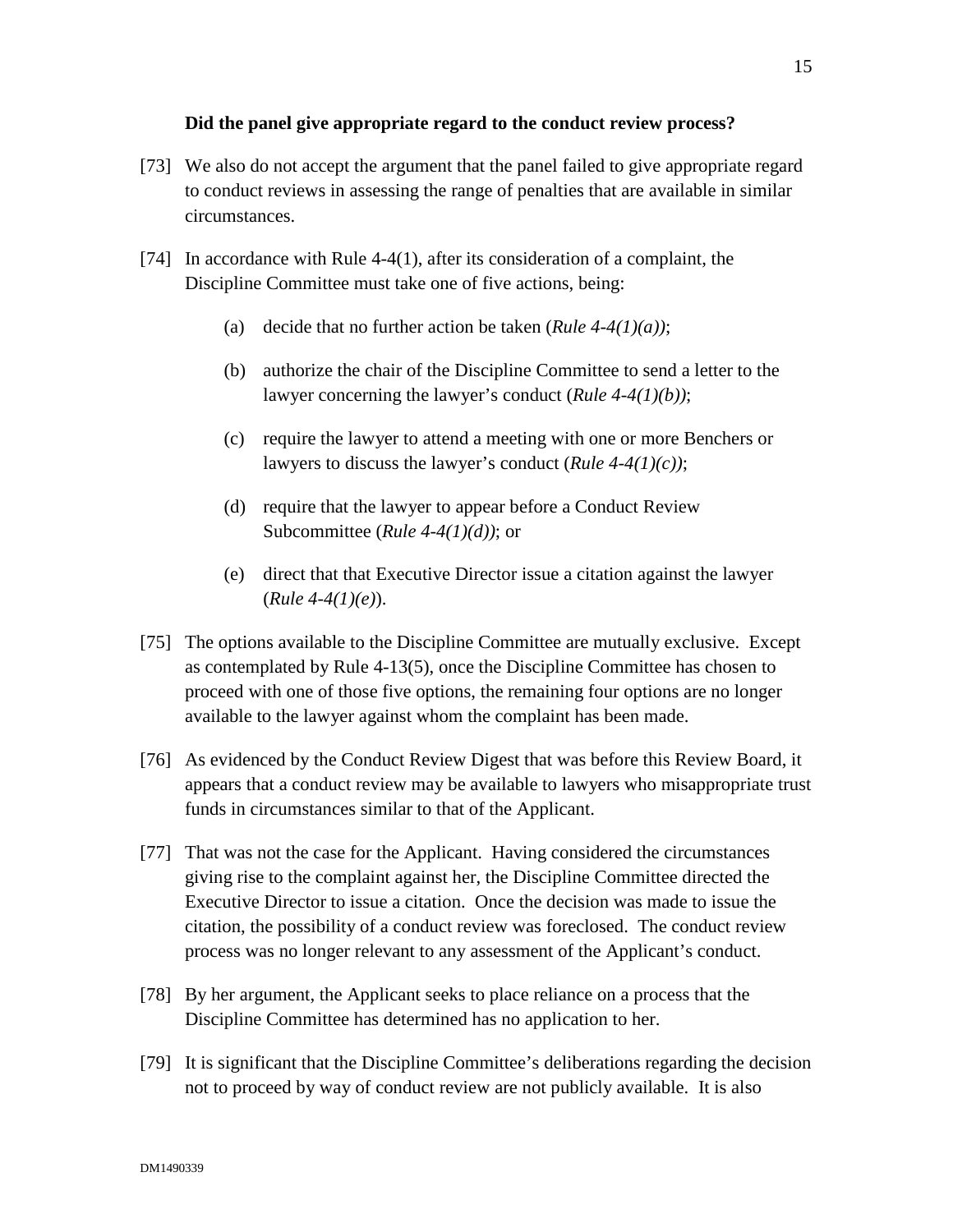significant that, pursuant to Rule 4-12, conduct reviews themselves are "conducted in private" and that the Law Society's digest of conduct reviews are summary in nature.

- [80] For those reasons, even if the conduct reviews did have some bearing on an assessment of the disciplinary action to be imposed in this case, it is impossible to discern any specific findings of fact regarding the circumstances leading to the conduct review. Without those specific findings, the Conduct Review Digest cannot provide any meaningful guidance to enable a panel to conduct a comparative analysis to assess disciplinary action.
- [81] The most that we can glean from the matters summarized in the Conduct Review Digest is that, for some reason known only to the Discipline Committee, they did not warrant the issuance of a citation. That alone is enough to distinguish the conduct reviews from the Applicant's case such that the Conduct Review Digest cannot be instructive.
- [82] Having concluded that the conduct reviews are not relevant in this context, it follows that it was not open to the hearing panel to consider them in assessing appropriate penalty. For those reasons, we do not accept the Applicant's argument that the hearing panel erred by failing to give regard to the conduct reviews.

## **Did the panel place undue weight on the principle of general deterrence over the other** *Ogilvie* **factors?**

- [83] As is almost invariably the case in all discipline decisions, the hearing panel in this case reviewed the factors set out in *Ogilvie* in its analysis of the appropriate penalty. Its review and analysis of those factors is set out in detail at paragraphs 54 to 90 of the Decision.
- [84] Having considered the *Ogilvie* factors, it concluded that "… those [factors] that are mitigating significantly outweigh those [factors] that are aggravating." The fuller context of that conclusion is set out at paragraph 93 of the decision where the panel states:

The conduct of Ms. Sas was very serious. She misappropriated trust monies from her clients and that misconduct is inexcusable. We have concluded that any disciplinary action must protect the public and its interest, both by deterring lawyers from misappropriation in similar circumstances and by assuring clients of lawyers and other members of the public that appropriate disciplinary action will be taken in such circumstances. We have also taken into account the other factors in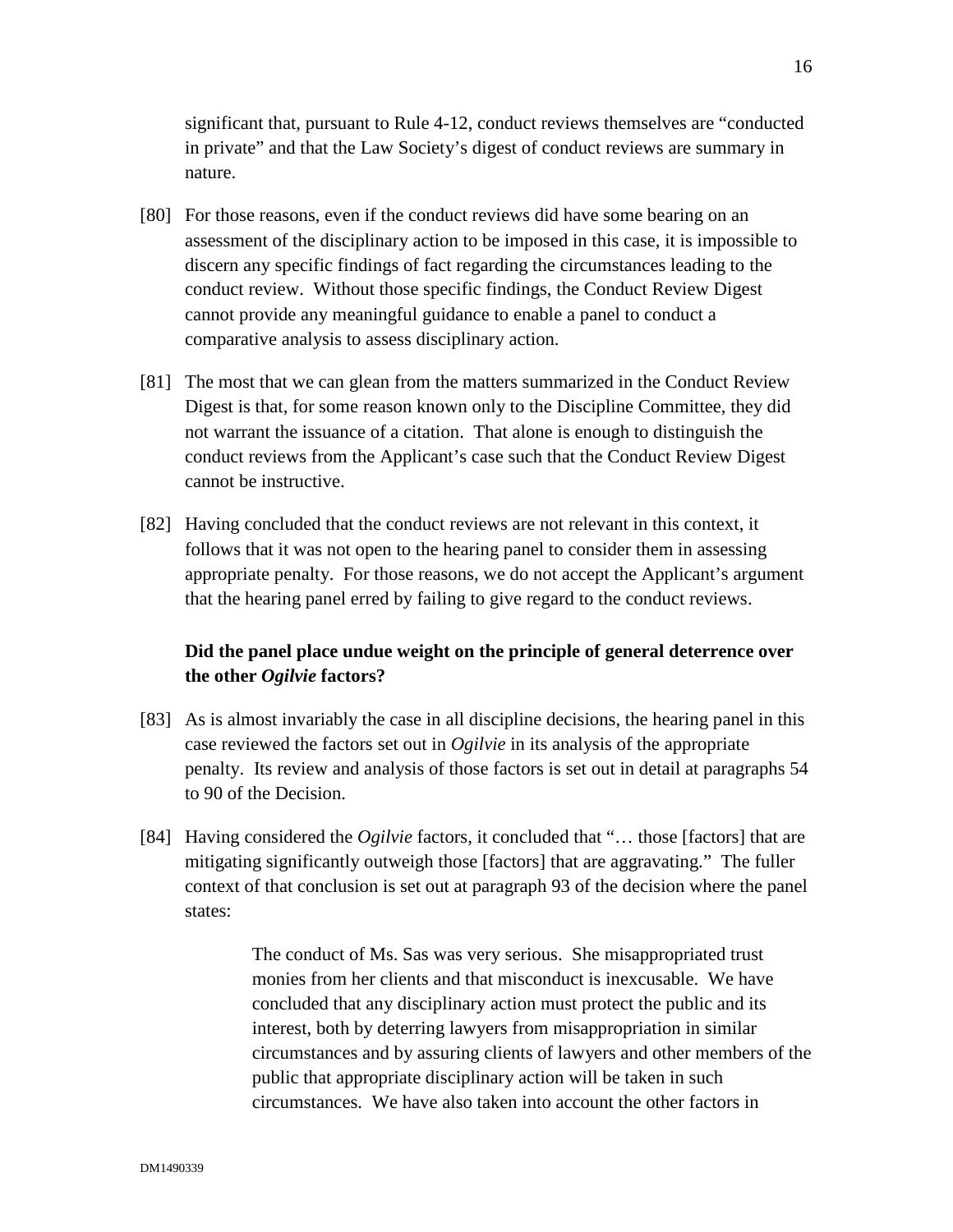*Ogilvie* referred to by counsel. Overall, after considering all of those other factors, we have concluded that those that are mitigating significantly outweigh those that are aggravating.

[85] In that context, including both its conclusion that "any disciplinary action must protect the public and its interest" and its assessment of the *Ogilvie* factors, the panel rejected the Applicant's submission that a one-month suspension would be adequate, concluding instead that four months was the appropriate length for a suspension. It stated at paragraphs 94 and 95:

> We believe there are two important considerations in deciding what the appropriate disciplinary action ought to be in this case. One is the protection of the public by deterring other lawyers from engaging in similar misappropriations when they may be motivated to do so by administrative convenience. The other is to assure the public that the Law Society will protect clients of lawyers against misappropriation of monies held in trust for them.

> In our view, the actions of Ms. Sas were serious enough that a suspension for a period of one month would not be sufficient to protect the public interest and provide the assurance the public requires. That protection and assurance can only be provided by imposing a longer period of suspension. In our view, the appropriate length of time of a suspension would be four months.

- [86] The Applicant argued that paragraphs 94 and 95 reflect the "undue emphasis" the panel placed on general deterrence as a factor in its assessment of the appropriate penalty.
- [87] We do not conclude that is the case.
- [88] When read more fully, those paragraphs, together with paragraph 93, reflect the weight given by the panel not to "general deterrence" as a stand-alone *Ogilvie* factor, but rather to the public interest. Notably, the panel's only express reference to "general deterrence" in those paragraphs is made as one of two ways to protect the public.
- [89] In our view, it was wholly appropriate for the panel to give the public interest the weight it did.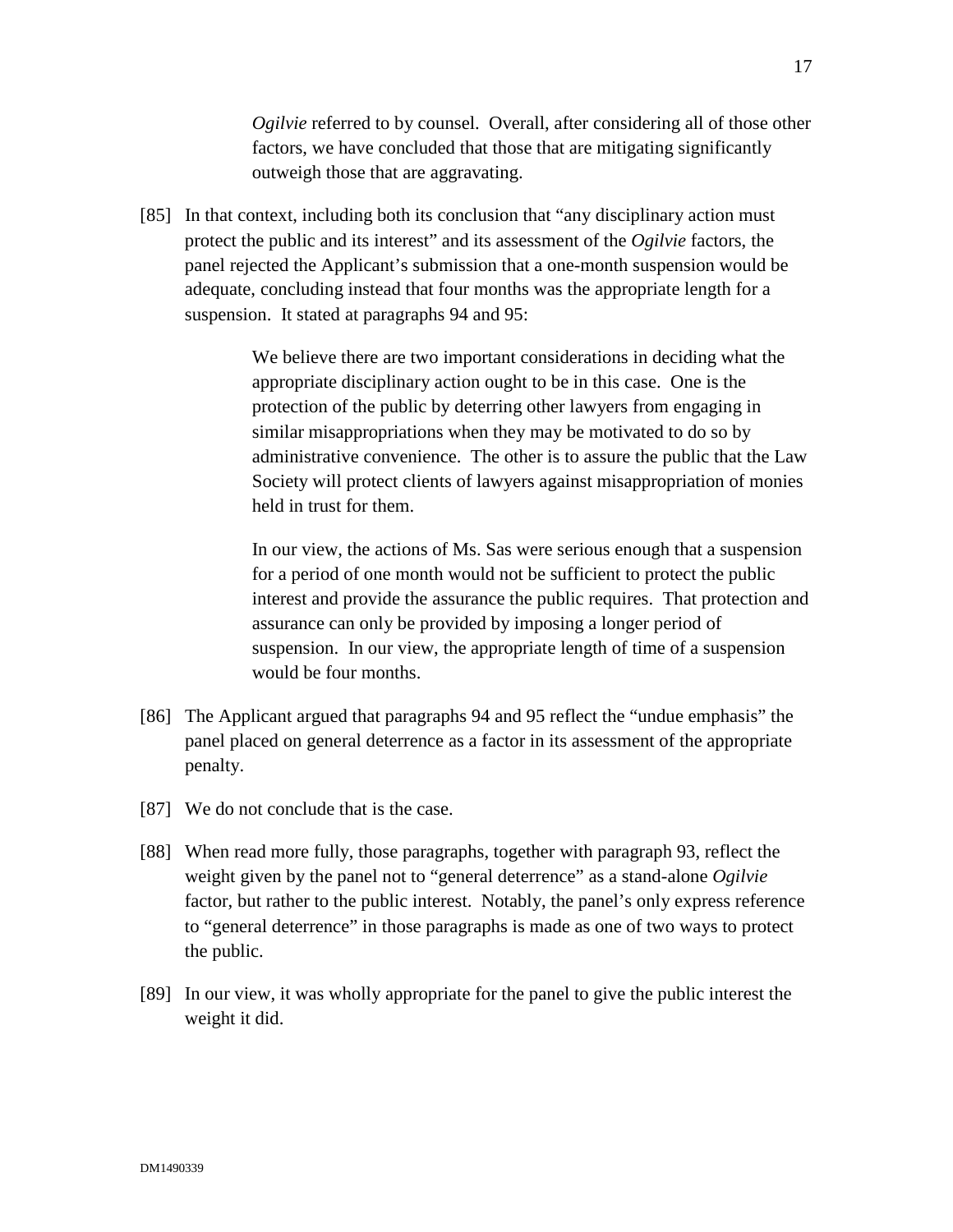- [90] Section 3 of the Act provides that "it is the object and duty of the society to uphold and protect the public interest in the administration of justice by …", among other things, regulating the practice of law.
- [91] The panel in *Ogilvie* acknowledged the significance of the overriding and fundamental object and duty of the Law Society in determining an appropriate penalty, stating at paragraph 9 of the discipline decision:

Given that the primary focus of the *Legal Profession Act* is the protection of the public interest, it follows that the sentencing process must ensure that the public is protected from acts of professional misconduct. Section 38 of the *Act* sets forth the range of penalties, from reprimand to disbarment, from which a panel must choose following a finding of misconduct. In determining an appropriate penalty, the panel must consider what steps might be necessary to ensure that the public is protected, while also taking into account the risk of allowing the respondent to continue in practice.

- [92] As noted by the Benchers on review in *Law Society of BC v. Lessing,* 2013 LSBC 29 at paragraph 55, the object and duty set out in section 3 are reflected in the *Ogilvie* factors.
- [93] In other words, while the *Ogilvie* factors are, without doubt, an important consideration in determining penalty, those factors are only meant to reflect, and are subordinate to, the overriding duty and object of the Law Society to "protect the public interest."
- [94] Referring to the decision in *Ogilvie,* the Benchers in *Lessing* also recognized the importance of the public interest in determining appropriate penalty. They stated at paragraph 57:

However, two factors will, in most cases, play an important role. The first is protection of the public, including public confidence in the disciplinary process and public confidence in the profession generally. The second factor is the rehabilitation of the member. …

[95] The hearing panel's review of the previous decisions highlights other decisions in which the protection of the public was cited as a consideration for the assessment of the appropriate discipline in cases of the misappropriation of client's trust fund. Those decisions include *Law Society of BC v. McGuire*, 2006 LSBC 20 adff'd 2007 BCCA 442, *Law Society of BC v. Harder*, 2006 LSBC 48, and *Law Society of BC v. Gellert*, 2014 LSBC 05.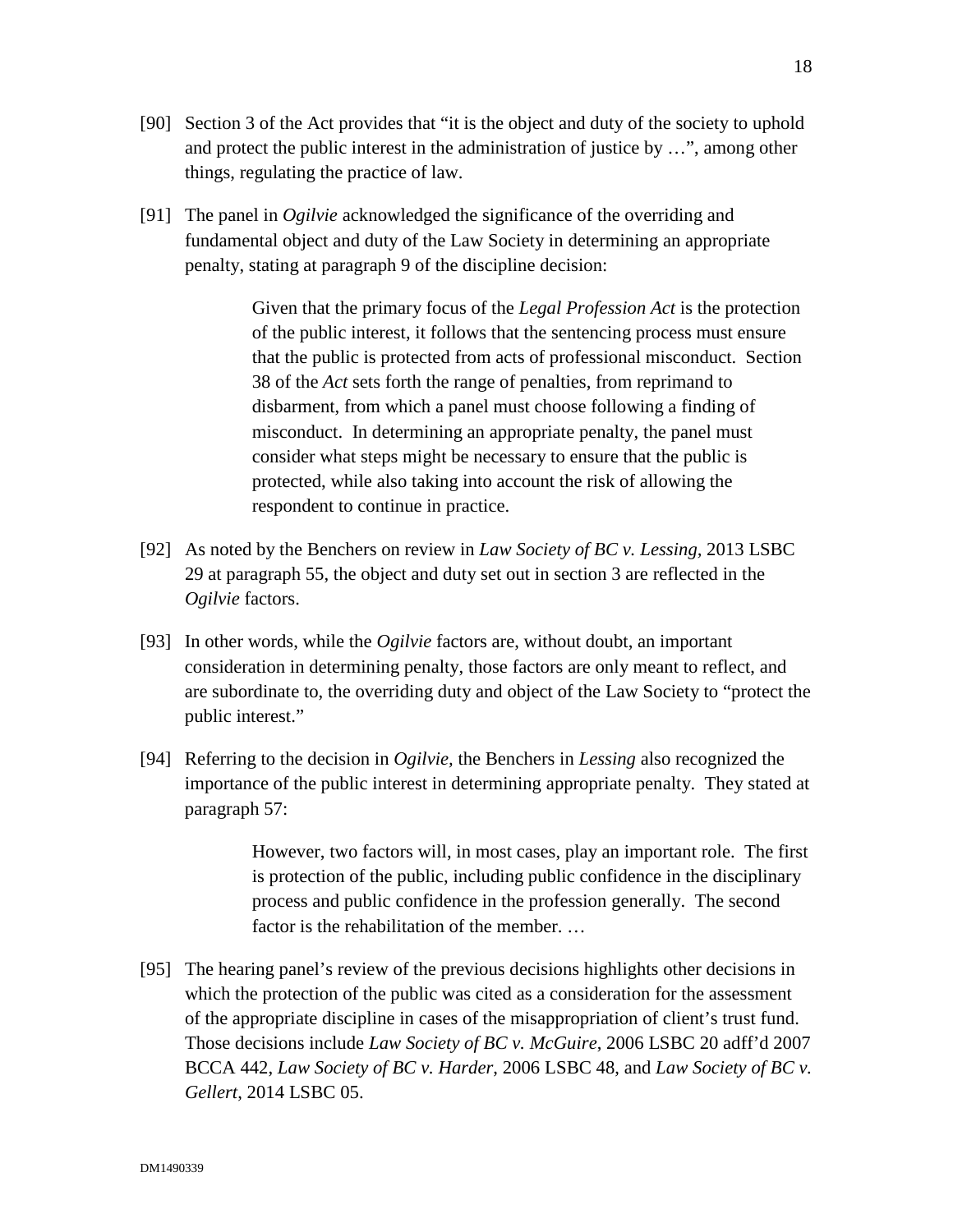- [96] In each of those cases, protecting the public was cited as a factor to justify disbarment of the lawyer.
- [97] On our reading of paragraphs 93 to 95 of the Decision (in which the panel refers to the protection of the public four times), there is little doubt that the panel also recognized the importance of the public interest in assessing penalty. However, unlike the circumstances in *McGuire*, *Harder* and *Gellert*, the fact that the mitigating *Ogilvie* factors outweighed the aggravating factors allowed the panel to depart from disbarment as the appropriate penalty for misappropriation of trust funds.
- [98] In that context, it cannot be said, as the Applicant has asserted, that a four-month suspension is irreconcilable with its assessment of the *Ogilvie* factors.
- [99] In light of section 3 of the Act and the authorities, not only was the panel correct in giving weight that it did to its assessment of the public interest in determining penalty, it was incumbent on it to do so.

## **Did the panel err by underestimating the impact of a four-month suspension on the Applicant's ability to practise?**

- [100] The Applicant argued that the panel's decision to impose a four-month suspension failed to adequately take into account the impact that a four-month suspension would have on her ability to practise law.
- [101] That argument appears to be based, at least in part, on the content of the Applicant's Letter. However, as we have dismissed the application to introduce the Applicant's Letter as evidence, its content has no bearing on our assessment of this issue on review.
- [102] The issue to be determined then is, based on the information that was before it, did the panel give adequate consideration to "the impact of the proposed penalty" in its assessment of the appropriate penalty to impose?
- [103] We conclude that it did.
- [104] In considering penalty, the panel considered the Applicant's evidence with respect to, among other things, the effect these proceedings had both on her practice and on her personal life.
- [105] The panel also had before it evidence in the form of character reference letters from nine practising immigration lawyers, three of whom also directly addressed the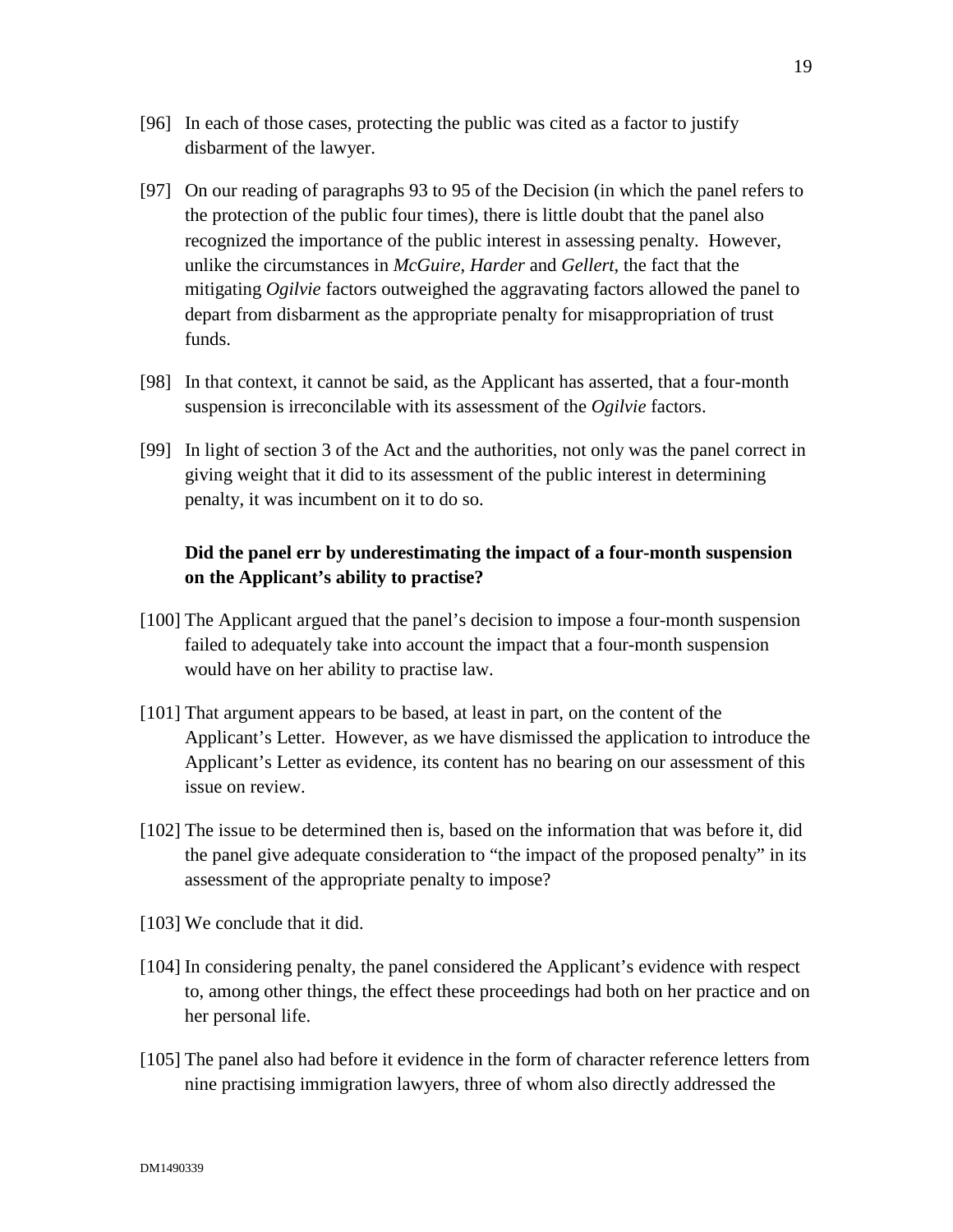potential impact of a suspension on an immigration lawyer's practice. They agreed that a suspension would be a significant hardship.

[106] In fact, both parties acknowledged the negative effect that a suspension of any length would have on the Applicant. The panel summarized their submissions at paragraphs 80 and 81 of the Decision as follows:

> Counsel for the Law Society acknowledges that a suspension within his suggested range of three to six months will have a significant impact both on the practice of Ms. Sas and on her personal life.

Counsel for Ms. Sas submits that, after taking into account the effect these proceedings have already had on Ms. Sas, a suspension of one month with conditions relating to compliance with the Law Society's accounting requirements are appropriate and will have a significant impact on Ms. Sas professionally, financially, emotionally and personally. Counsel for Ms. Sas submits that, if a longer period of suspension is imposed, it may destroy Ms. Sas' practice and could result in her being unable to continue to practise. He submits that, if a suspension in the range of one month is imposed, this will enable Ms. Sas to recover from the suspension and continue practising once the period of suspension has been completed.

[107] Having heard and taken into account those submissions, the hearing panel acknowledged the "extremely serious impact" a suspension in the range of three to six months would have, stating at paragraph 82:

> We agree that a suspension in the range proposed by counsel for the Law Society would have an extremely serious impact on Ms. Sas and could conceivably result in her being unable to return to practice, although we think it is more likely that she would be able to continue to practise even after being suspended for a period of time that is toward the high end of the range suggested by counsel for the Law Society.

- [108] In light of those reasons, there can be no doubt that the panel considered the evidence before it with respect to impact and, in fact, acknowledged the extremely serious impact it would have. However, in consideration of all of the factors, it nonetheless concluded that the four-month suspension was appropriate.
- [109] In reaching that conclusion, the panel appears to be guided by the comments of the Master of Rolls in the decision of the Court of Appeal of England and Wales in *Bolton* v. *the Law Society*, [1994] 2 All ER 286, a portion of which it recites at paragraph 50 of the Decision: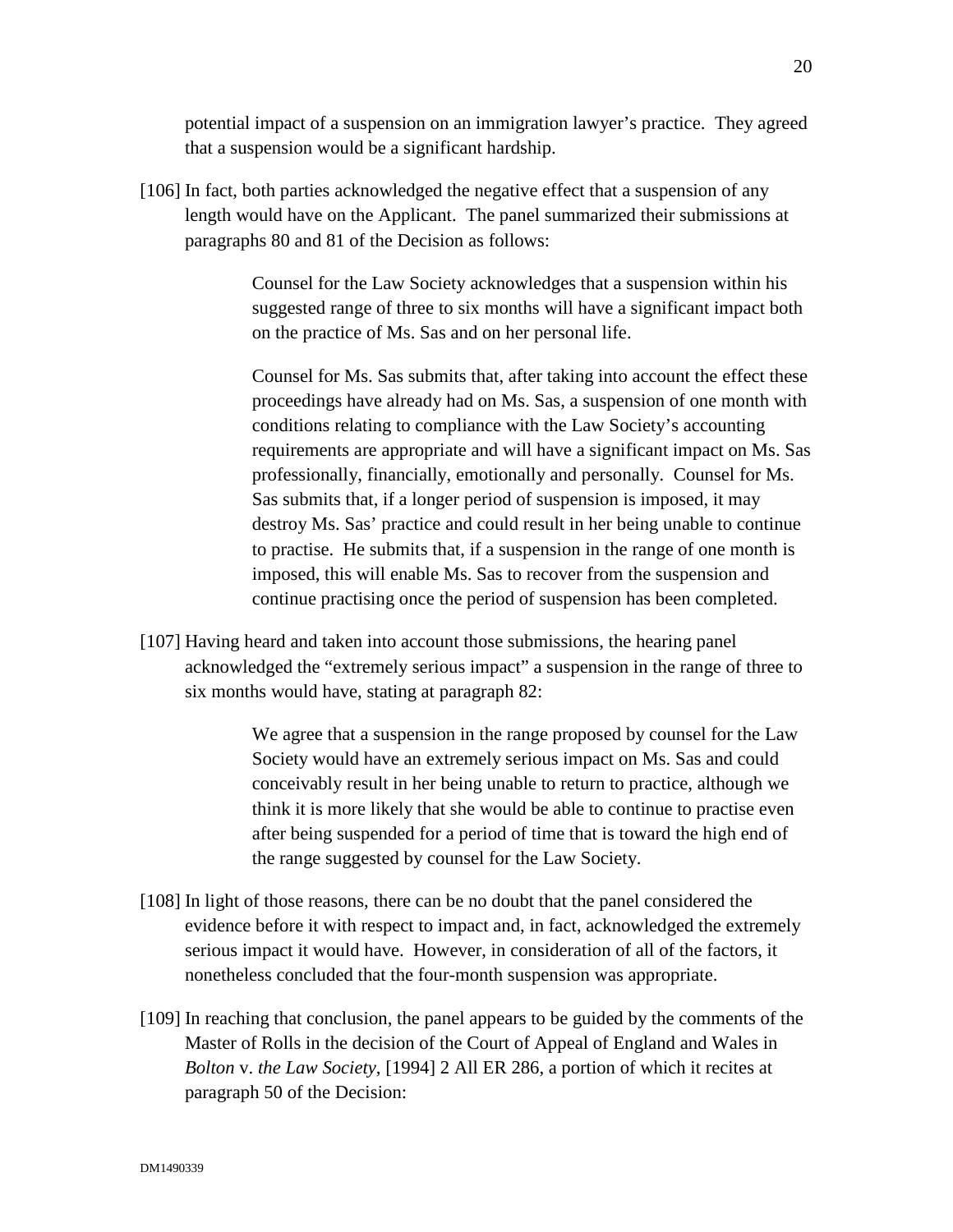... It often happens that a solicitor appearing before the Tribunal can adduce a wealth of glowing tributes from his professional brethren. He can often show that for him and his family the consequences of striking off or suspension would be little short of tragic. Often he will say, convincingly, that he has learned his lesson and will not offend again. On applying for restoration after striking off, all these points may be made, and the former solicitor may also be able to point to real efforts made to re-establish himself and redeem bis (sic) reputation. All these matters are relevant and should be considered. But none of them touches the essential issue, which is the need to maintain among members of the public a wellfounded confidence that any solicitor whom they instruct will be a person of unquestionable integrity, probity and trustworthiness. *Thus it can never be an objection to an order of suspension in any appropriate case that the solicitor may be unable to re-establish his practice when the period of suspension is past. If that proves, or appears likely to be, so the consequence for the individual and his family may be deeply unfortunate and unintended. But it does not make suspension the wrong order if it is otherwise right*. The reputation of the profession is more important than the fortunes of any individual member. Membership of a profession brings many benefits, but that is a part of the price.

[emphasis added]

- [110] In our view, the panel's express acknowledgement that a four-month suspension would have "an extremely serious impact" on the Applicant contradicts the assertion that it failed to consider the impact of the suspension. Its reference to the decision in *Bolton* indicates that is also considered the appropriate weight to give to that impact.
- [111] On the basis of the above, we are of the view that the panel correctly applied the legal principles that govern disciplinary action and that, in doing so, it arrived at a sanction that was appropriate. We would not disturb the decision of the panel.

#### **CONCLUSION**

- [112] We conclude that the hearing panel correctly applied the legal tests to determine the appropriate disciplinary action.
- [113] We confirm the decision of the hearing panel to suspend the Applicant from the practice of law for a period of four calendar months. The suspension will commence May 1, 2017 or such other date as the parties may agree.